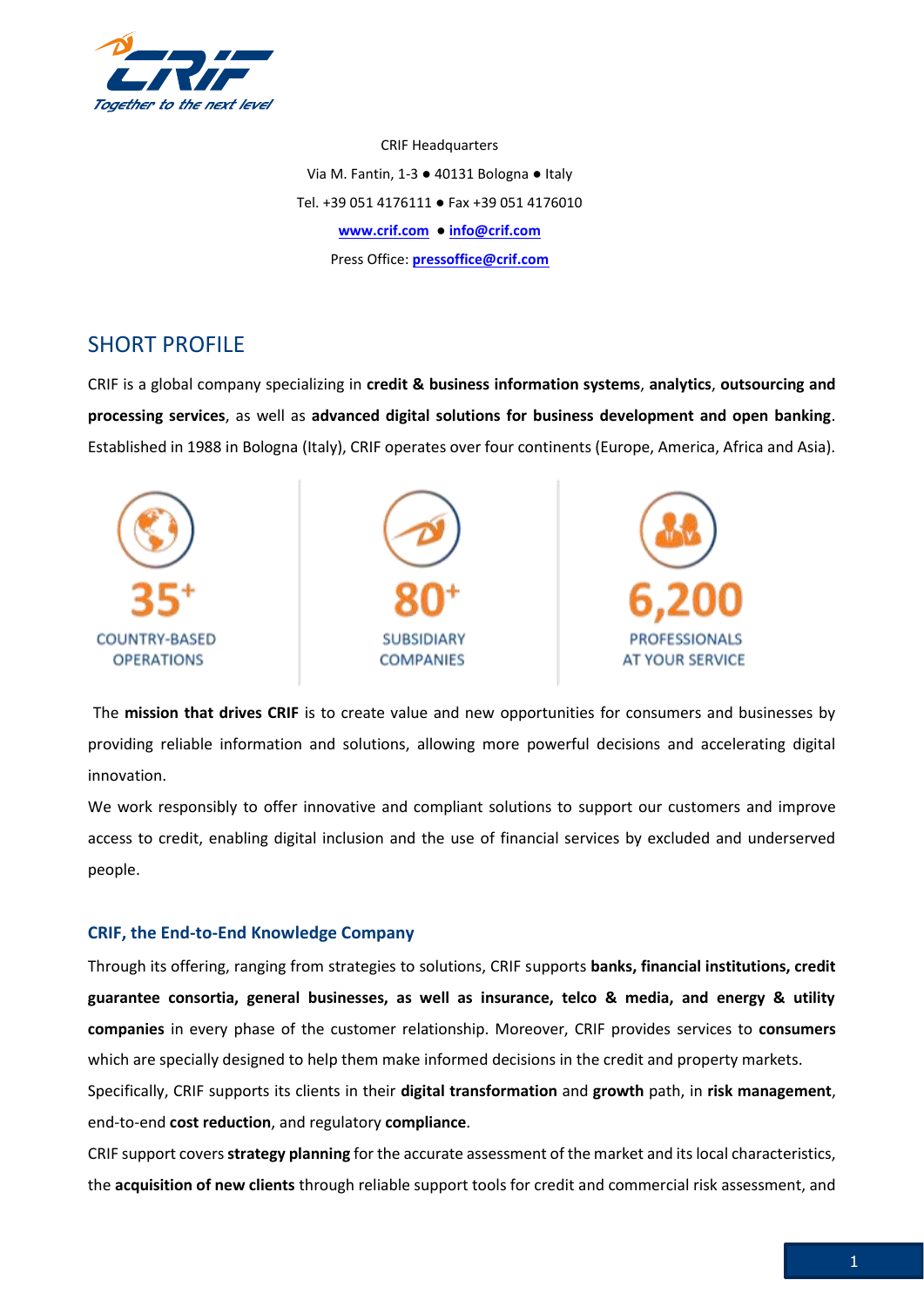

for marketing purposes. CRIF also creates value in **portfolio management** and **development** and the **definition of business expansion strategies** through to **debt collection** and **NPL management**. The entire credit chain is also supported by an end-to-end software platform able to effectively incorporate strategies into the processes.

The ability to develop long-lasting partnerships with its clients has enabled CRIF to become the **leading company in Italy for retail credit lending solutions**, where it manages the main credit reporting system (EURISC), the key role of which is to facilitate access to credit and lending process for consumers and companies.

As a credit rating agency, **CRIF Ratings**is the CRIF Group company authorized to issue ratings on non-financial companies based in the European Union. CRIF Ratings has also been recognized as an External Credit Assessment Institution (ECAI) in accordance with the relevant European regulation.

CRIF has **continuous innovation**, the use of the most advanced technologies, and an Information Management culture in its DNA. In particular, **CRIF Digital**, an open collaborative platform, allows banks, insurance companies, and businesses to speed up their **digital transformation**, improve the user experience of their customers, and generate a fast, continuous, and sustainable innovation process.

CRIF is the **leader in continental Europe** in the field of **banking credit information** and one of the main operators on a global level for integrated business & commercial information and credit & marketing. CRIF is also included in the prestigious **IDC FinTech Rankings Top 100**, the most important classification on a global level of businesses offering vertical technology solutions for financial services. Today more than **10,500 banks and financial institutions, 600 insurance companies, 82,000 businesses**, and **1 million consumers** worldwide use CRIF Services in over **50 countries**.







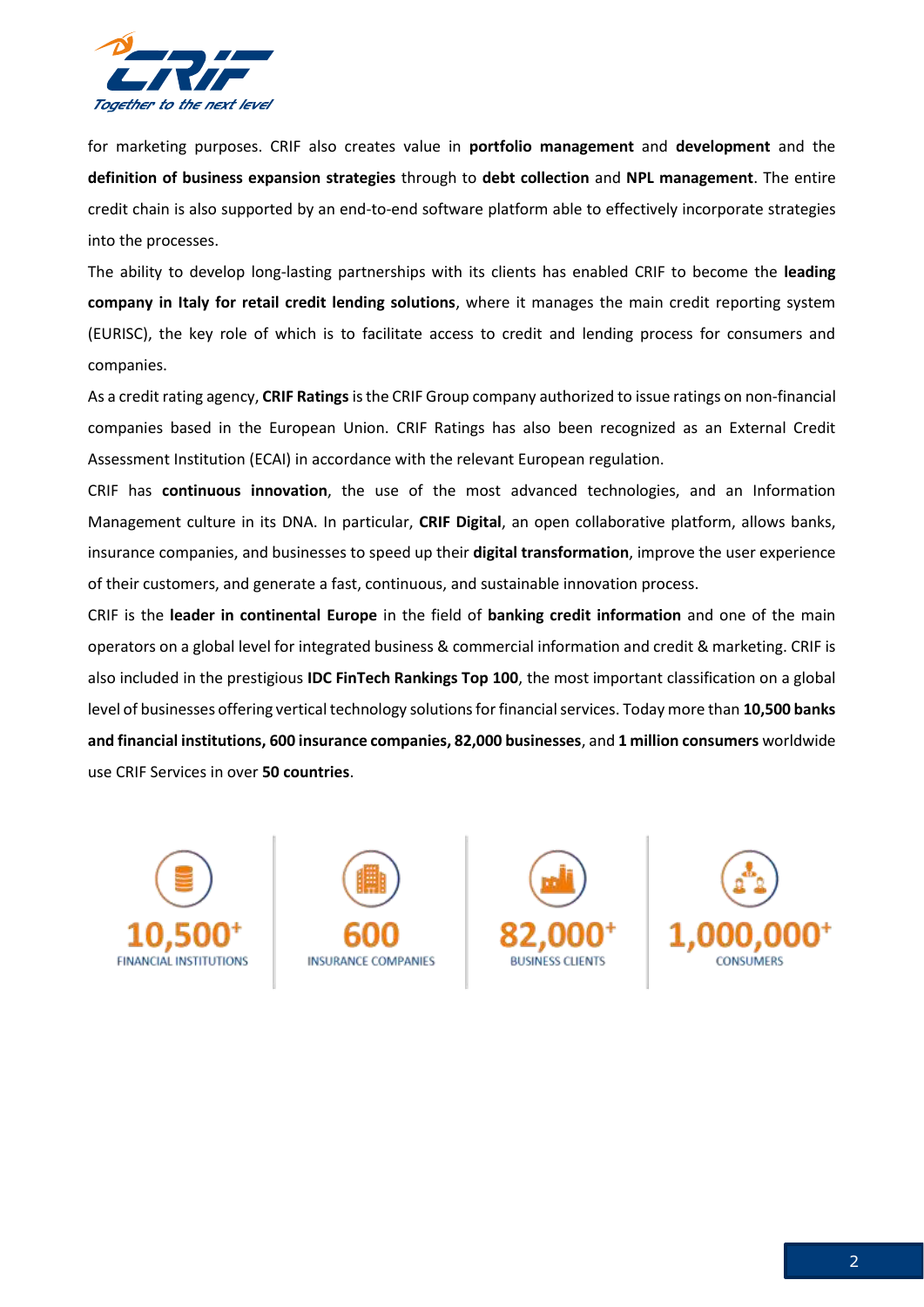

## CRIF'S WORLDWIDE PRESENCE



CRIF has been present in the **UK** since 1997 as CRIF Decision Solutions Ltd., specializing in the development and management of customer database solutions, in particular claims databases, and fraud prevention solutions for British insurance companies.

In 1999, it extended its international presence by entering the **US** market and has since consolidated its presence in the **North and Central America** markets.

With the aim of strengthening its role and relationships with financial institutions in the strategic markets of New Europe, CRIF was involved in setting up CCB - Czech Credit Bureau and SCB - Slovak Credit Bureau, and subsequently acquired 100% of the capital. These companies manage credit bureaus in the **Czech Republic** and **Slovak Republic**, respectively.

At the start of 2007, the Polish company InfoData, established in 1990 as a division of the National Chamber of Commerce, joined CRIF Group. Starting from 2008, the company took the name CRIF Sp. Z.o.o, and offers the **Polish market** high value added business information services and credit reports on local and foreign companies, as well as decision support models, outsourcing, software and consultancy services.

In 2010, in **India** CRIF entered into a partnership agreement with High Mark Credit, while in **Vietnam**, CRIF was chosen by PCB as its partner for the development of the country's main credit reporting system. CRIF is also the major shareholder in PCB as part of the strategic partnership established in Vietnam.

In 2011, CRIF announced its further expansion in **China** with the aim of providing credit risk management solutions to retail banks and auto finance companies in Asia.

In the same year, CRIF acquired Deltavista's operations in **Switzerland** and **Austria**, one of the main credit bureaus and suppliers of risk management solutions in German-speaking European countries.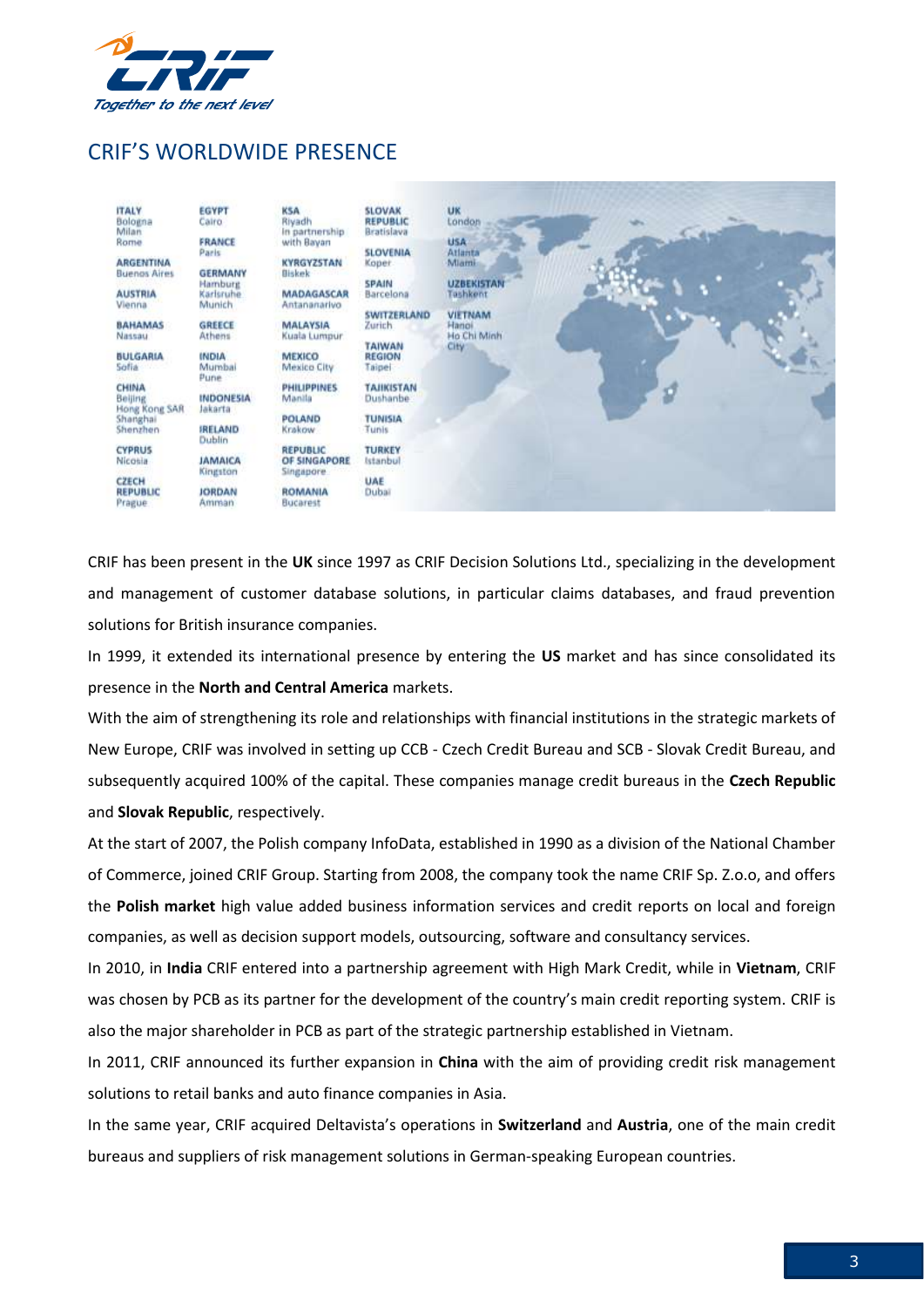

In 2012, CRIF NM, a joint venture between CRIF and Neal & Massy, obtained a license to build a credit bureau and to provide value added services in **Jamaica** and the **Caribbean**.

CRIF also opened a representative office in Jakarta, **Indonesia**, to strengthen its presence in Southeast Asia, and obtained a license to develop the local credit bureau in **Tajikistan**.

At the end of 2012, CRIF acquired a corporate group based in Istanbul (**Turkey**), comprising Dun & Bradstreet Turkey, Finar, and Kompass Turkey, to further strengthen its credit and commercial information offering as well as risk management solutions.

In 2013, CRIF opened new offices in **Hong Kong** and the **Philippines** to consolidate its presence in Southeast Asia.

In 2014, CRIF further expanded in **Turkey** through the acquisition of the majority share in Recom, a leading company in the debt collection sector. Furthermore, CRIF acquired OFWI - Teledata, part of Axon Active Holding AG to strengthen its presence in the lending support solution market in **Switzerland**.

CRIF became the majority shareholder in High Mark Credit Information Services, one of the leading companies in **India** managing credit information from banks and financial institutions operating in the areas of consumer credit, microcredit and credit to micro, small and medium sized enterprises. Furthermore, CRIF acquired Dun & Bradstreet UAE in Dubai, a leading company providing data and business information in the

## **United Arab Emirates**.

At the start of 2015, CRIF was selected by the Central Bank of **Ireland** as its partner to develop and manage the local credit reporting system.

In the same year, it acquired the majority share in Nomisma, an economic and industrial research company based in **Italy**.

In 2016 in **Germany**, CRIF acquired Bürgel, the joint venture between Euler Hermes (Allianz Group) and EOS (Otto Group), an international financial services provider.

CRIF subsequently acquired Deltavista's operations in **Germany** and **Poland**. Deltavista is a supplier of risk management and credit information solutions. It also consolidated its presence in Asia through the acquisition of CCIS, a credit information agency based in **Taiwan**.

In 2017, CRIF strengthened its positioning in **Jamaica** with the acquisition of 100% of the shares of CRIF NM Credit Assure Ltd.

At the same time, CRIF continued its expansion in the Far East thanks to the acquisition of 100% of PT VISI in **Indonesia**, a company specializing in business information services, and through two start-up companies in **Singapore** and **Malaysia**, offering consultancy services, software and innovative solutions for credit management.

In 2018, CRIF acquired Vision-Net, one of the main business information providers in **Ireland**, to strengthen its presence in the field of business information and decision support solutions.